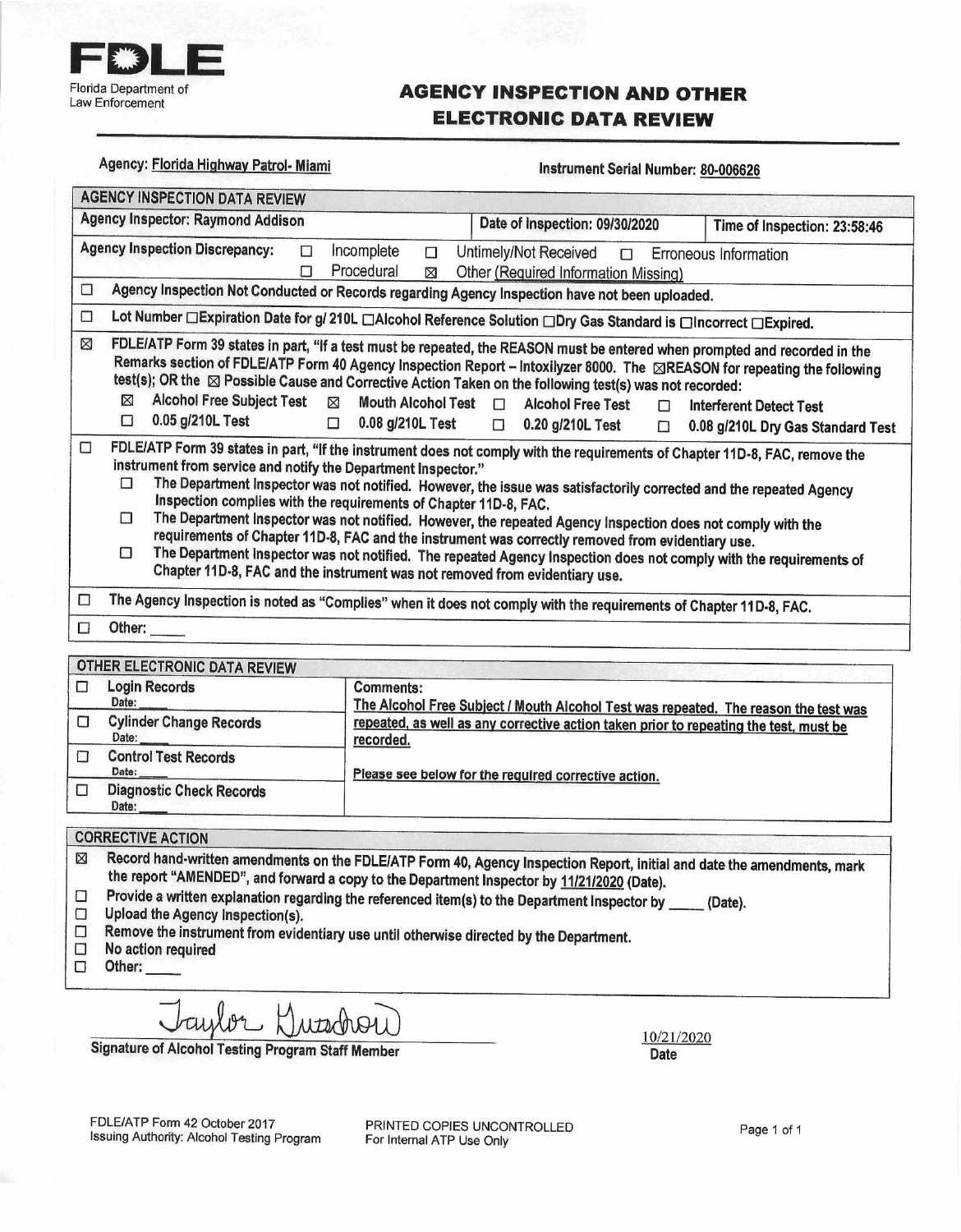## Florida Department of Law Enforcement Amended **Alcohol Testing Program**

## (全) 全 AGENCY INSPECTION REPORT - INTOXILYZER 8000

Agency: FHP MIAMI Time of Inspection: 23:58

Date of Inspection: 09/30/2020

Serial Number: 80-006626 Software: 8100.27

| Check or Test                               | 47 28          |           |
|---------------------------------------------|----------------|-----------|
|                                             | <b>STANDES</b> | <b>NO</b> |
| Date and/or Time Adjusted                   |                |           |
|                                             |                | No        |
| Diagnostic Check (Pre-Inspection): OK       |                |           |
| Alcohol Free Subject Test: 0.000            | 4. 大陆          |           |
| Mouth Alcohol Test: Slope Not Met           | Yes            |           |
|                                             | W.             |           |
| Interferent Detect Test: Interferent Detect | $\frac{1}{2}$  |           |
|                                             | Yes            |           |
| Diagnostic Check (Post-Inspection): OK      | <b>TARES</b>   |           |

| Alcohol Free<br>Test<br>(q/210L) | 0.05g/210L Test<br>(g/210L)<br>Lot#:201811C<br>Exp: 11/13/2020 | 0.08g/210L Test<br>(q/210L)<br>Lot#:201908B<br>Exp: 08/07/2021 | 0.20g/210L Test<br>(g/210L)<br>Lot#:201902C<br>Exp: 02/20/2021 | $\sqrt{Q_0.08 g/210L}$<br>Dry Gas Std Test<br>$\sigma/210L$<br>Lot#:1114319<br>永感   星xp: 03/27/2022 |
|----------------------------------|----------------------------------------------------------------|----------------------------------------------------------------|----------------------------------------------------------------|-----------------------------------------------------------------------------------------------------|
| 0.000                            | 0.047                                                          | 0.077                                                          | 0.197                                                          | $\frac{3}{4}$ 0.082                                                                                 |
| 0.000                            | 0.047                                                          | 0.077                                                          | 0.199                                                          | 0.082                                                                                               |
| 0.000                            | 0.047                                                          | 0.078                                                          | 0.198                                                          | 9.082                                                                                               |
|                                  |                                                                |                                                                |                                                                | <b>CONTRACTOR IN AN INCOME.</b>                                                                     |

Number of Simulators Used: 5

**Remarks:** 

EXE: MA: NG ALCONFOL IN SAMPLE - BREATH WAS ALCONDLE FREE TOST REPEATED Accordor ADDED BY AGENCY INSPECTOR RGA. 11:01-2020

۰.

NO ALCOHOL IN SAMPLE - THE BREATH WAS ALCOHOL FREE - ALCOHOL WAS ADDED BY AGENCY INSPECTOR AND TEST REPEATED

| The above instrument complies ( X ) does not comply (                              | With Chapter 11D-8.                                                                                    |  |
|------------------------------------------------------------------------------------|--------------------------------------------------------------------------------------------------------|--|
| performed this inspection in accordance with the provisions of Chapter 11D-8, FAC. | I certify that I hold a valid Florida Department of Law Enforcement Agency Inspector Permit and that I |  |
|                                                                                    | RAYMOND E ADDISON                                                                                      |  |

09/30/2020 Date

Signature and Printed Name

FDLE/ATP Form 40 - March 2004